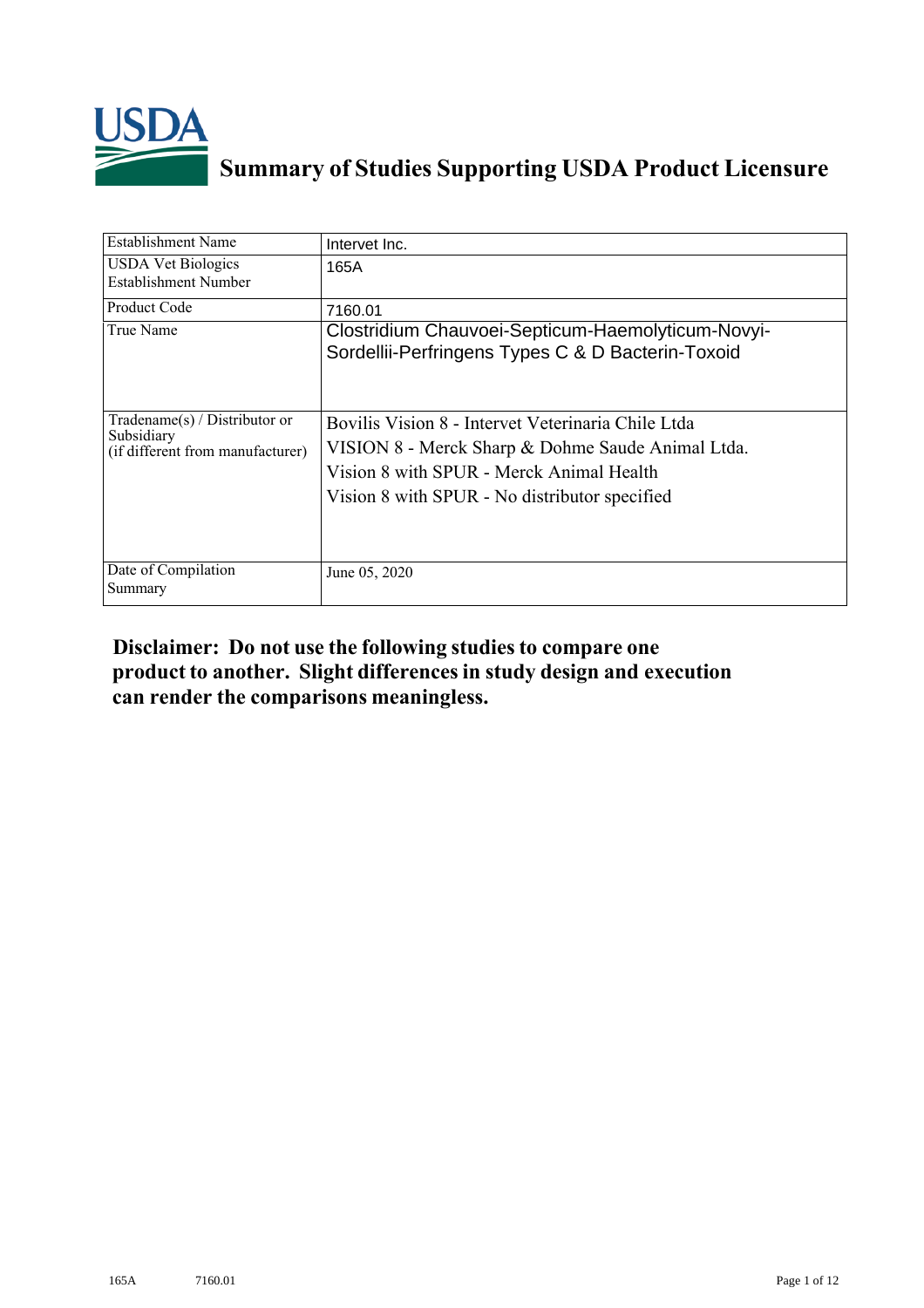| <b>Study Type</b>              | Efficacy                                                                                                                                                                                                                                                                                                                    |
|--------------------------------|-----------------------------------------------------------------------------------------------------------------------------------------------------------------------------------------------------------------------------------------------------------------------------------------------------------------------------|
| <b>Pertaining to</b>           | Clostridium chauvoei                                                                                                                                                                                                                                                                                                        |
| <b>Study Purpose</b>           | To demonstrate effectiveness against disease caused by                                                                                                                                                                                                                                                                      |
|                                | C. chauvoei                                                                                                                                                                                                                                                                                                                 |
| <b>Product Administration</b>  | Subcutaneous                                                                                                                                                                                                                                                                                                                |
| <b>Study Animals</b>           | Bovine                                                                                                                                                                                                                                                                                                                      |
| <b>Challenge Description</b>   |                                                                                                                                                                                                                                                                                                                             |
| <b>Interval observed after</b> |                                                                                                                                                                                                                                                                                                                             |
| challenge                      |                                                                                                                                                                                                                                                                                                                             |
| <b>Results</b>                 | Study data were evaluated by USDA-APHIS prior to product<br>licensure and met regulatory standards for acceptance at the time<br>of submission. No data are published because this study was<br>submitted to USDA-APHIS prior to January 1, 2007, and APHIS<br>only requires publication of data submitted after that date. |
| <b>USDA Approval Date</b>      | May 13, 1993                                                                                                                                                                                                                                                                                                                |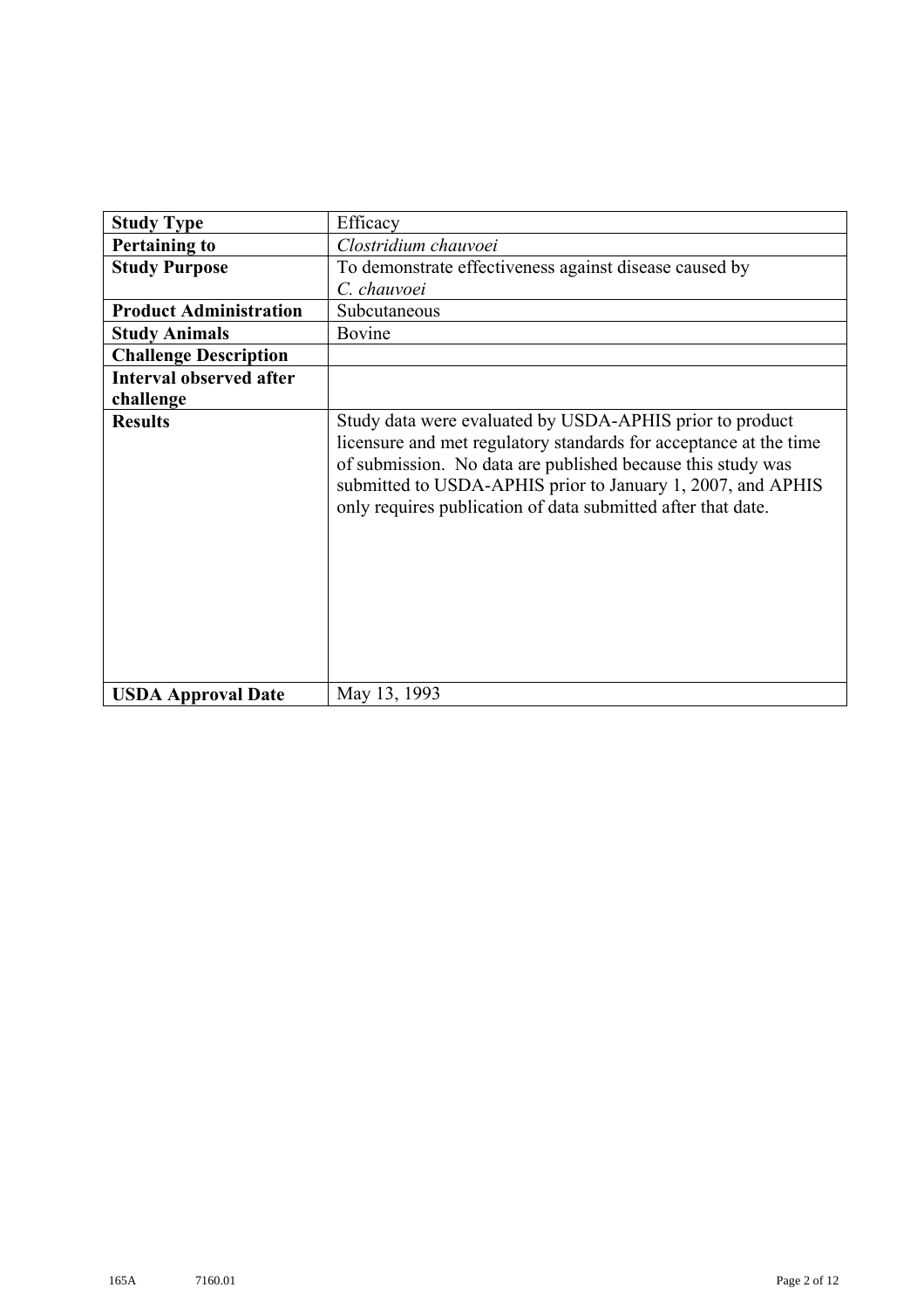| <b>Study Type</b>              | Efficacy                                                                                                                                                                                      |
|--------------------------------|-----------------------------------------------------------------------------------------------------------------------------------------------------------------------------------------------|
| <b>Pertaining to</b>           | Clostridium chauvoei, C. septicum, C. novyi, C. sordellii, C.                                                                                                                                 |
|                                | perfringens Type C & D                                                                                                                                                                        |
| <b>Study Purpose</b>           | Effectiveness against disease caused by <i>Clostridium chauvoei</i> , C.                                                                                                                      |
|                                | septicum, C. novyi, C. sordellii and C. perfringens Type C $\&$ D                                                                                                                             |
| <b>Product Administration</b>  | Subcutaneous                                                                                                                                                                                  |
| <b>Study Animals</b>           | Ovine                                                                                                                                                                                         |
| <b>Challenge Description</b>   |                                                                                                                                                                                               |
| <b>Interval observed after</b> |                                                                                                                                                                                               |
| challenge                      |                                                                                                                                                                                               |
| <b>Results</b>                 | Study data were evaluated by USDA-APHIS prior to product<br>licensure and met regulatory standards for acceptance at the time<br>of submission. Study data, however, are no longer available. |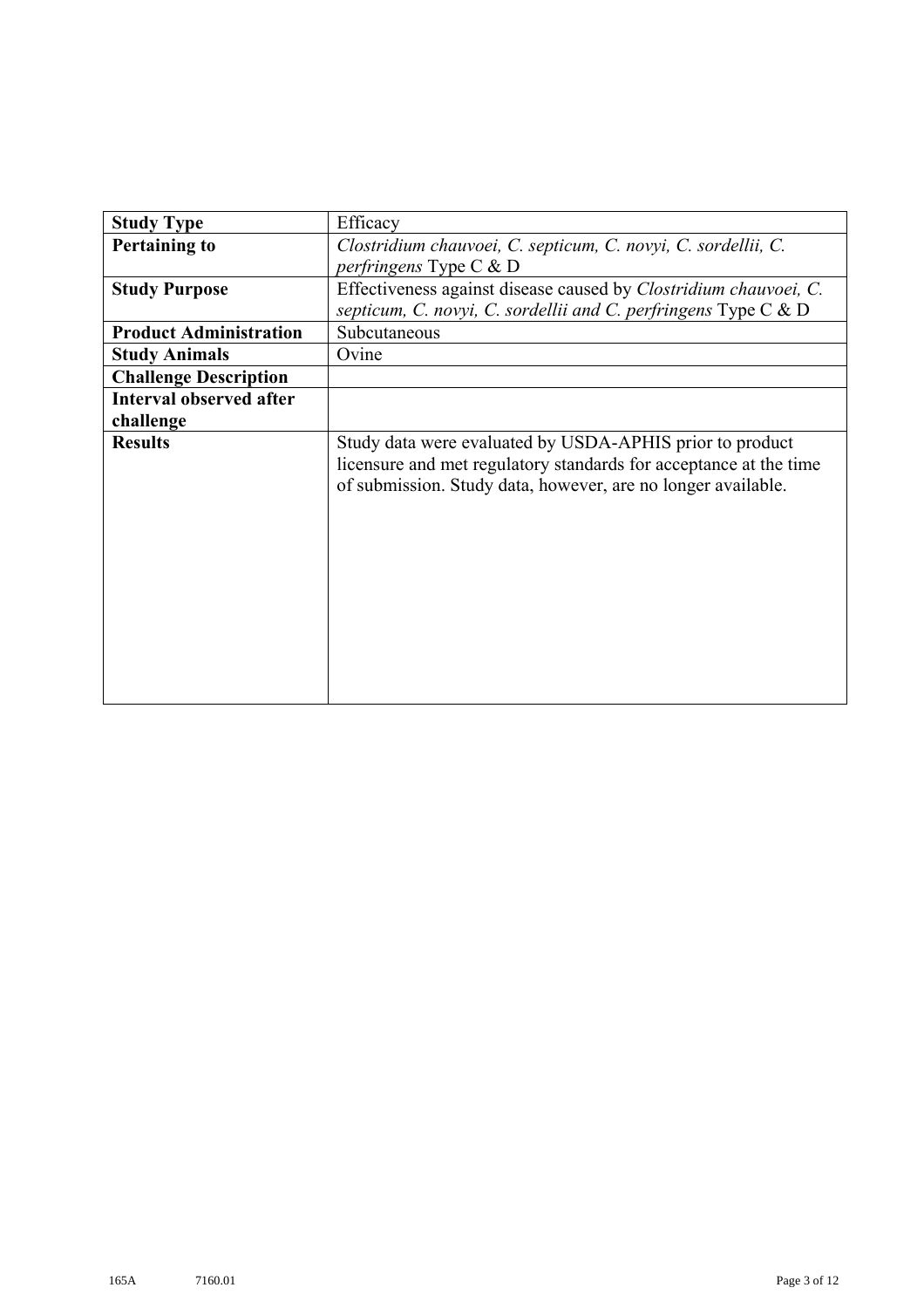| <b>Study Type</b>              | Efficacy                                                                                                                                                                                                                                                                                                                    |
|--------------------------------|-----------------------------------------------------------------------------------------------------------------------------------------------------------------------------------------------------------------------------------------------------------------------------------------------------------------------------|
| <b>Pertaining to</b>           | Clostridium haemolyticum                                                                                                                                                                                                                                                                                                    |
| <b>Study Purpose</b>           | To demonstrate effectiveness against disease caused by                                                                                                                                                                                                                                                                      |
|                                | C. haemolyticum                                                                                                                                                                                                                                                                                                             |
| <b>Product Administration</b>  | Subcutaneous                                                                                                                                                                                                                                                                                                                |
| <b>Study Animals</b>           | Bovine                                                                                                                                                                                                                                                                                                                      |
| <b>Challenge Description</b>   |                                                                                                                                                                                                                                                                                                                             |
| <b>Interval observed after</b> |                                                                                                                                                                                                                                                                                                                             |
| challenge                      |                                                                                                                                                                                                                                                                                                                             |
| <b>Results</b>                 | Study data were evaluated by USDA-APHIS prior to product<br>licensure and met regulatory standards for acceptance at the time<br>of submission. No data are published because this study was<br>submitted to USDA-APHIS prior to January 1, 2007, and APHIS<br>only requires publication of data submitted after that date. |
| <b>USDA Approval Date</b>      | May 13, 1993                                                                                                                                                                                                                                                                                                                |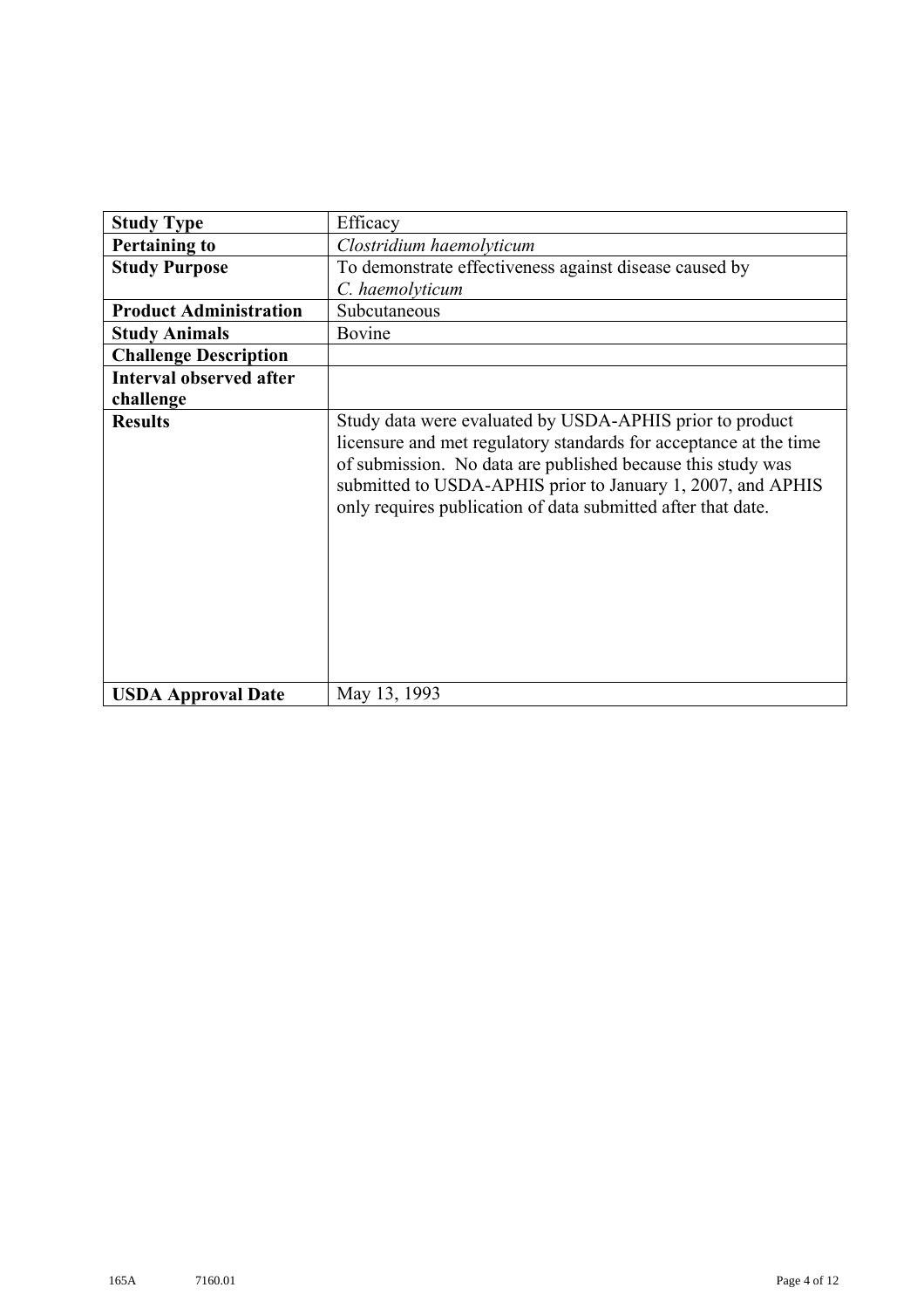| <b>Study Type</b>              | Efficacy                                                                                                                                                                                      |
|--------------------------------|-----------------------------------------------------------------------------------------------------------------------------------------------------------------------------------------------|
| <b>Pertaining to</b>           | Clostridium haemolyticum                                                                                                                                                                      |
| <b>Study Purpose</b>           | Effectiveness against disease caused by Clostridium haemolyticum                                                                                                                              |
| <b>Product Administration</b>  | Subcutaneous                                                                                                                                                                                  |
| <b>Study Animals</b>           | Ovine                                                                                                                                                                                         |
| <b>Challenge Description</b>   |                                                                                                                                                                                               |
| <b>Interval observed after</b> |                                                                                                                                                                                               |
| challenge                      |                                                                                                                                                                                               |
| <b>Results</b>                 | Study data were evaluated by USDA-APHIS prior to product<br>licensure and met regulatory standards for acceptance at the time<br>of submission. Study data, however, are no longer available. |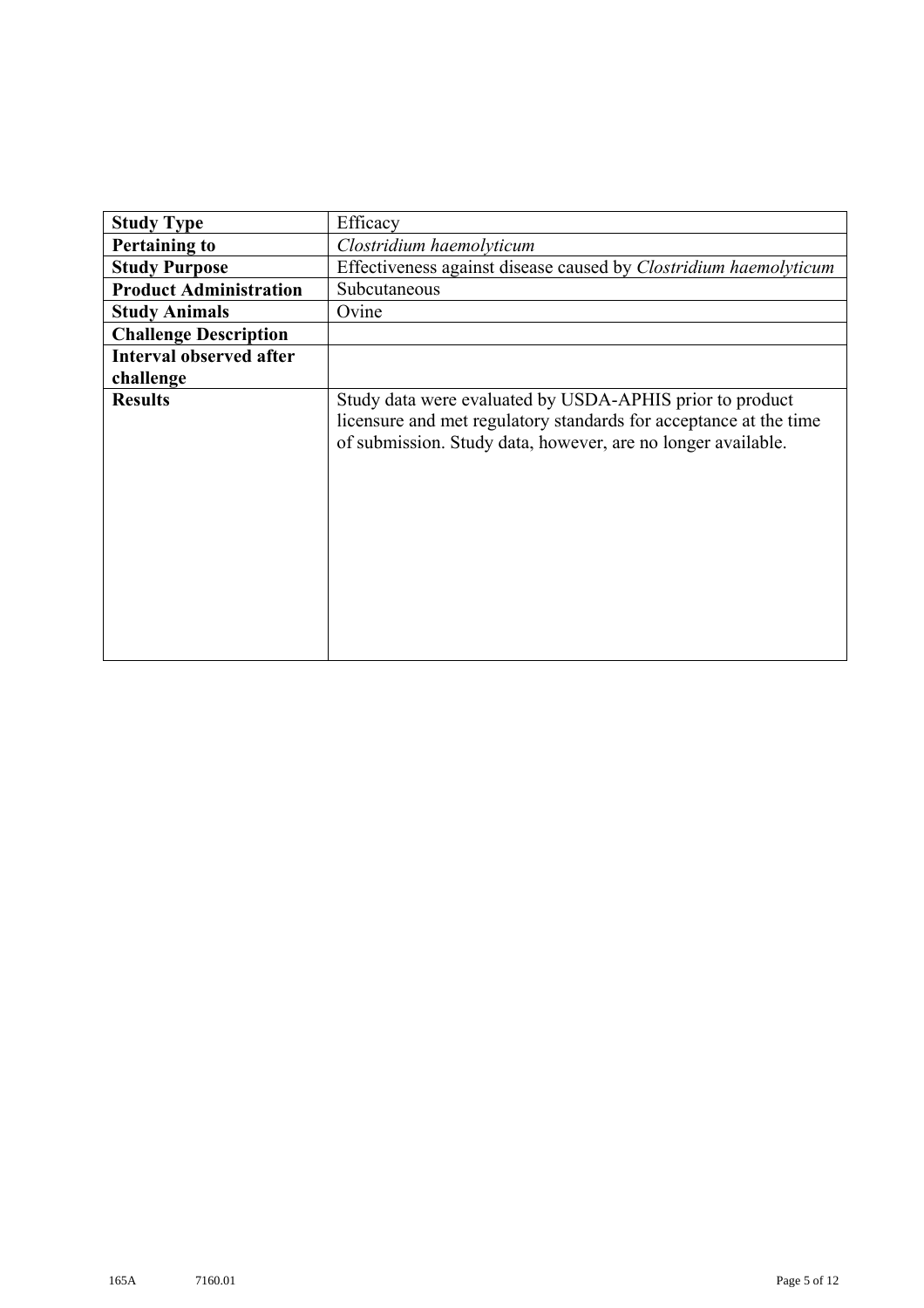| <b>Study Type</b>              | Efficacy                                                                                                                                                                                                                                                                                                                    |
|--------------------------------|-----------------------------------------------------------------------------------------------------------------------------------------------------------------------------------------------------------------------------------------------------------------------------------------------------------------------------|
| <b>Pertaining to</b>           | Clostridium novyi                                                                                                                                                                                                                                                                                                           |
| <b>Study Purpose</b>           | To demonstrate effectiveness against disease caused by                                                                                                                                                                                                                                                                      |
|                                | $C.$ novyi                                                                                                                                                                                                                                                                                                                  |
| <b>Product Administration</b>  | Subcutaneous                                                                                                                                                                                                                                                                                                                |
| <b>Study Animals</b>           | Bovine                                                                                                                                                                                                                                                                                                                      |
| <b>Challenge Description</b>   |                                                                                                                                                                                                                                                                                                                             |
| <b>Interval observed after</b> |                                                                                                                                                                                                                                                                                                                             |
| challenge                      |                                                                                                                                                                                                                                                                                                                             |
| <b>Results</b>                 | Study data were evaluated by USDA-APHIS prior to product<br>licensure and met regulatory standards for acceptance at the time<br>of submission. No data are published because this study was<br>submitted to USDA-APHIS prior to January 1, 2007, and APHIS<br>only requires publication of data submitted after that date. |
| <b>USDA Approval Date</b>      | May 13, 1993                                                                                                                                                                                                                                                                                                                |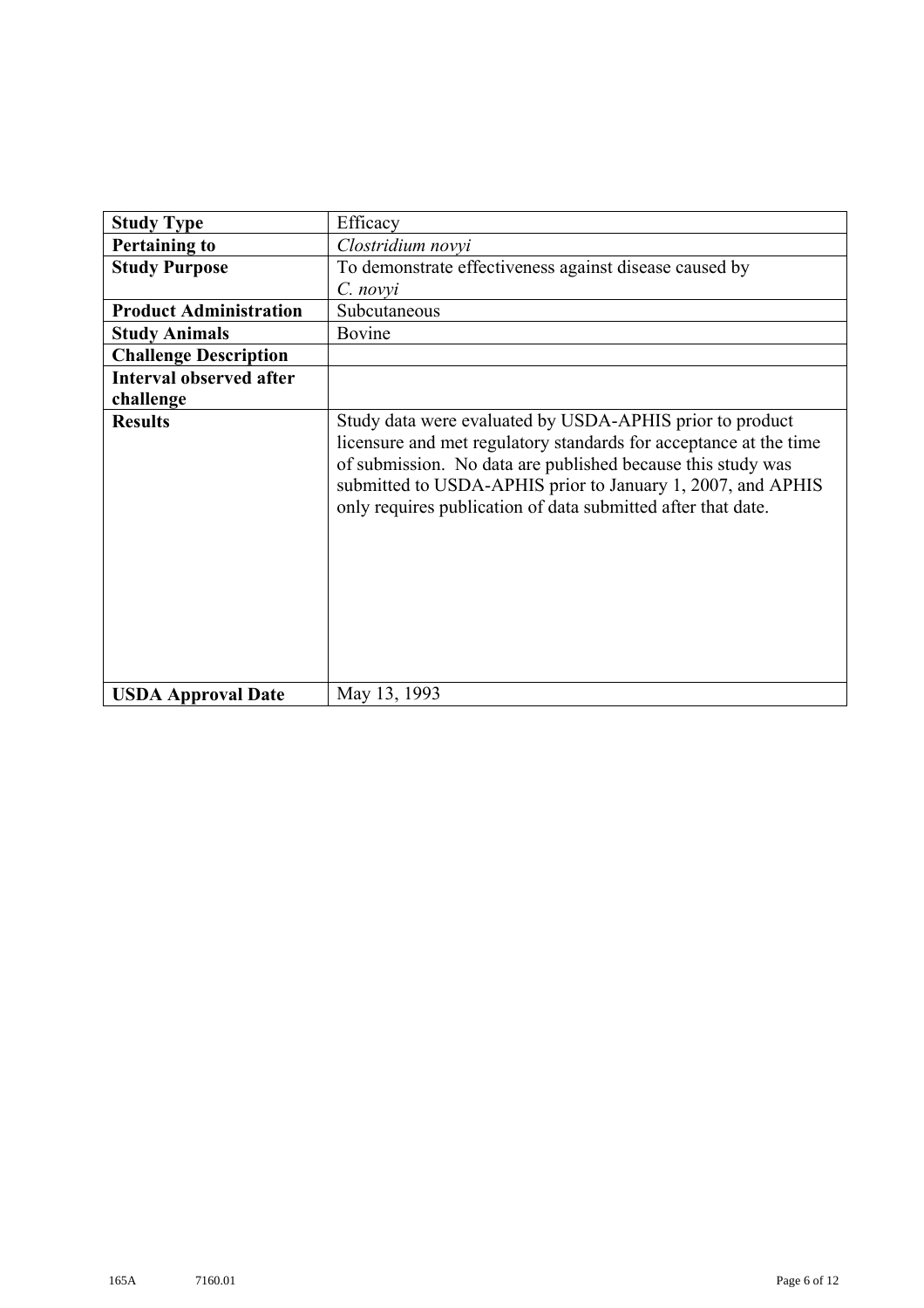| <b>Study Type</b>              | Efficacy                                                                                                                                                                                                                                                                                                                    |
|--------------------------------|-----------------------------------------------------------------------------------------------------------------------------------------------------------------------------------------------------------------------------------------------------------------------------------------------------------------------------|
| <b>Pertaining to</b>           | Clostridium perfringens Type C                                                                                                                                                                                                                                                                                              |
| <b>Study Purpose</b>           | To demonstrate effectiveness against disease caused by                                                                                                                                                                                                                                                                      |
|                                | C. perfringens Type C                                                                                                                                                                                                                                                                                                       |
| <b>Product Administration</b>  | Subcutaneous or Intramuscular                                                                                                                                                                                                                                                                                               |
| <b>Study Animals</b>           | Bovine                                                                                                                                                                                                                                                                                                                      |
| <b>Challenge Description</b>   |                                                                                                                                                                                                                                                                                                                             |
| <b>Interval observed after</b> |                                                                                                                                                                                                                                                                                                                             |
| challenge                      |                                                                                                                                                                                                                                                                                                                             |
| <b>Results</b>                 | Study data were evaluated by USDA-APHIS prior to product<br>licensure and met regulatory standards for acceptance at the time<br>of submission. No data are published because this study was<br>submitted to USDA-APHIS prior to January 1, 2007, and APHIS<br>only requires publication of data submitted after that date. |
| <b>USDA Approval Date</b>      | May 13, 1993                                                                                                                                                                                                                                                                                                                |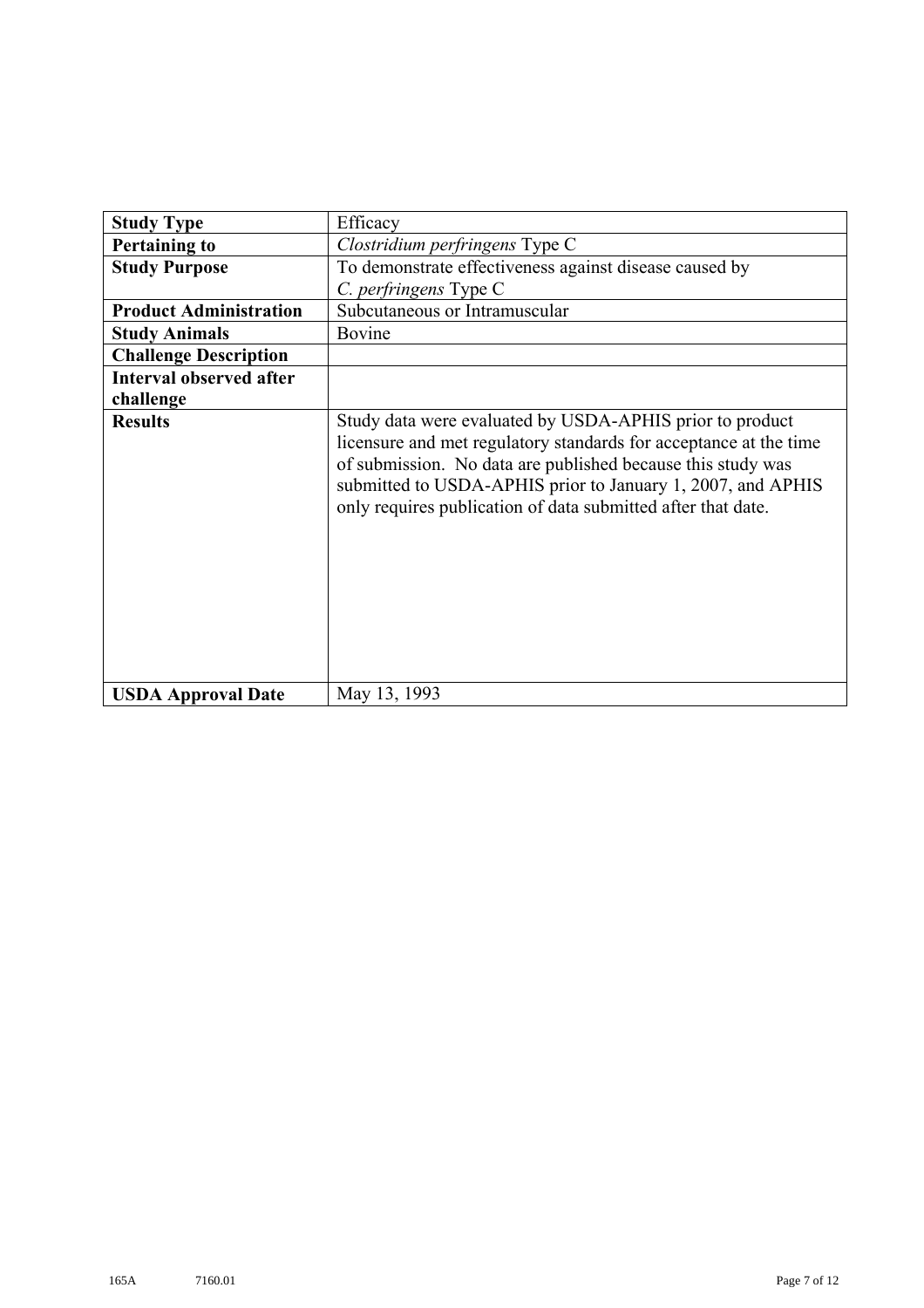| <b>Study Type</b>              | Efficacy                                                                                                                                                                                                                                                                                                                    |
|--------------------------------|-----------------------------------------------------------------------------------------------------------------------------------------------------------------------------------------------------------------------------------------------------------------------------------------------------------------------------|
| <b>Pertaining to</b>           | Clostridium perfringens Type D                                                                                                                                                                                                                                                                                              |
| <b>Study Purpose</b>           | To demonstrate effectiveness against disease caused by                                                                                                                                                                                                                                                                      |
|                                | C. perfringens Type D                                                                                                                                                                                                                                                                                                       |
| <b>Product Administration</b>  | Subcutaneous or Intramuscular                                                                                                                                                                                                                                                                                               |
| <b>Study Animals</b>           | Bovine                                                                                                                                                                                                                                                                                                                      |
| <b>Challenge Description</b>   |                                                                                                                                                                                                                                                                                                                             |
| <b>Interval observed after</b> |                                                                                                                                                                                                                                                                                                                             |
| challenge                      |                                                                                                                                                                                                                                                                                                                             |
| <b>Results</b>                 | Study data were evaluated by USDA-APHIS prior to product<br>licensure and met regulatory standards for acceptance at the time<br>of submission. No data are published because this study was<br>submitted to USDA-APHIS prior to January 1, 2007, and APHIS<br>only requires publication of data submitted after that date. |
| <b>USDA Approval Date</b>      | May 13, 1993                                                                                                                                                                                                                                                                                                                |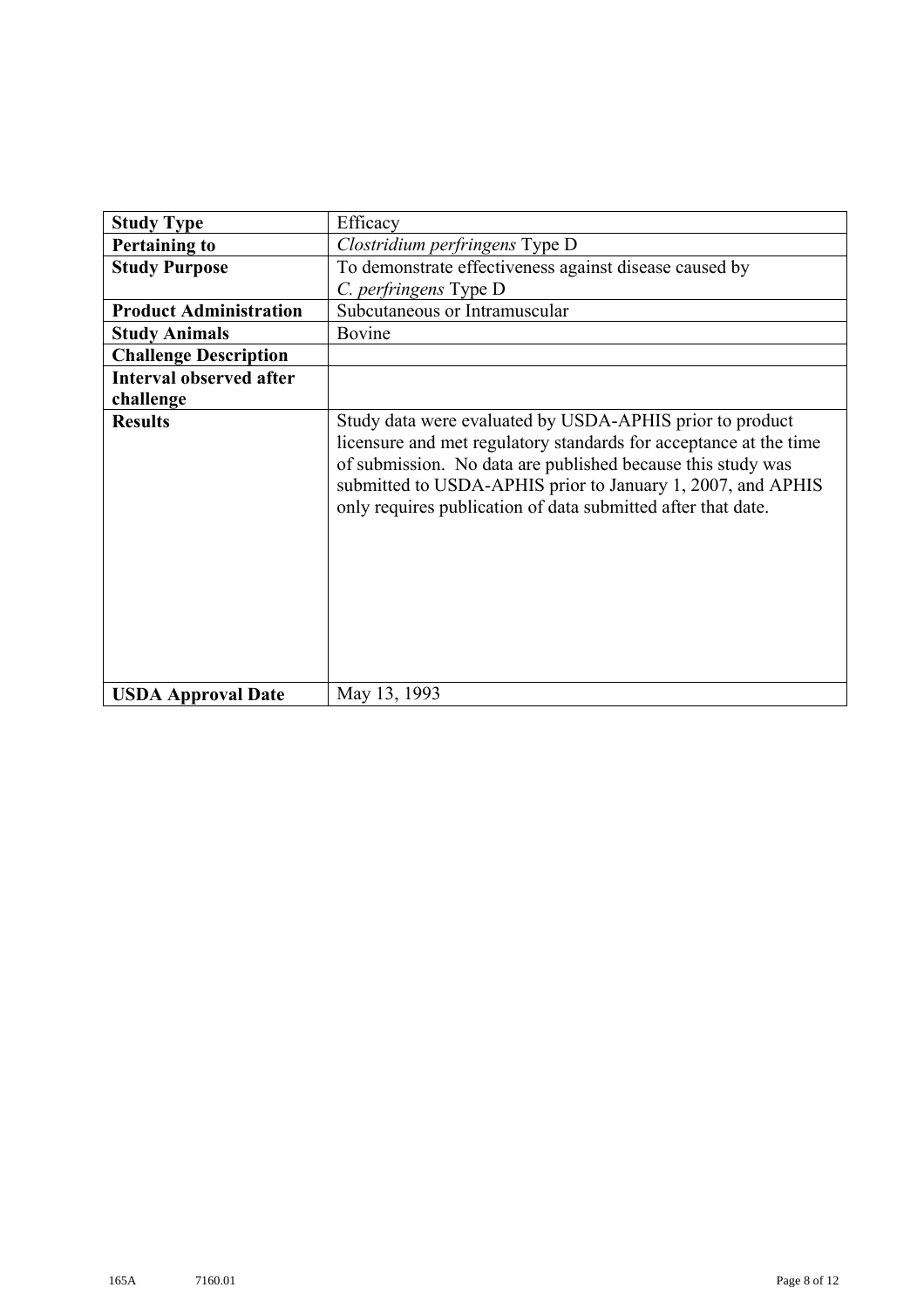| <b>Study Type</b>              | Efficacy                                                                                                                                                                                                                                                                                                                    |
|--------------------------------|-----------------------------------------------------------------------------------------------------------------------------------------------------------------------------------------------------------------------------------------------------------------------------------------------------------------------------|
| <b>Pertaining to</b>           | Clostridium septicum                                                                                                                                                                                                                                                                                                        |
| <b>Study Purpose</b>           | To demonstrate effectiveness against disease caused by                                                                                                                                                                                                                                                                      |
|                                | C. septicum                                                                                                                                                                                                                                                                                                                 |
| <b>Product Administration</b>  | Subcutaneous                                                                                                                                                                                                                                                                                                                |
| <b>Study Animals</b>           | Bovine                                                                                                                                                                                                                                                                                                                      |
| <b>Challenge Description</b>   |                                                                                                                                                                                                                                                                                                                             |
| <b>Interval observed after</b> |                                                                                                                                                                                                                                                                                                                             |
| challenge                      |                                                                                                                                                                                                                                                                                                                             |
| <b>Results</b>                 | Study data were evaluated by USDA-APHIS prior to product<br>licensure and met regulatory standards for acceptance at the time<br>of submission. No data are published because this study was<br>submitted to USDA-APHIS prior to January 1, 2007, and APHIS<br>only requires publication of data submitted after that date. |
| <b>USDA Approval Date</b>      | May 13, 1993                                                                                                                                                                                                                                                                                                                |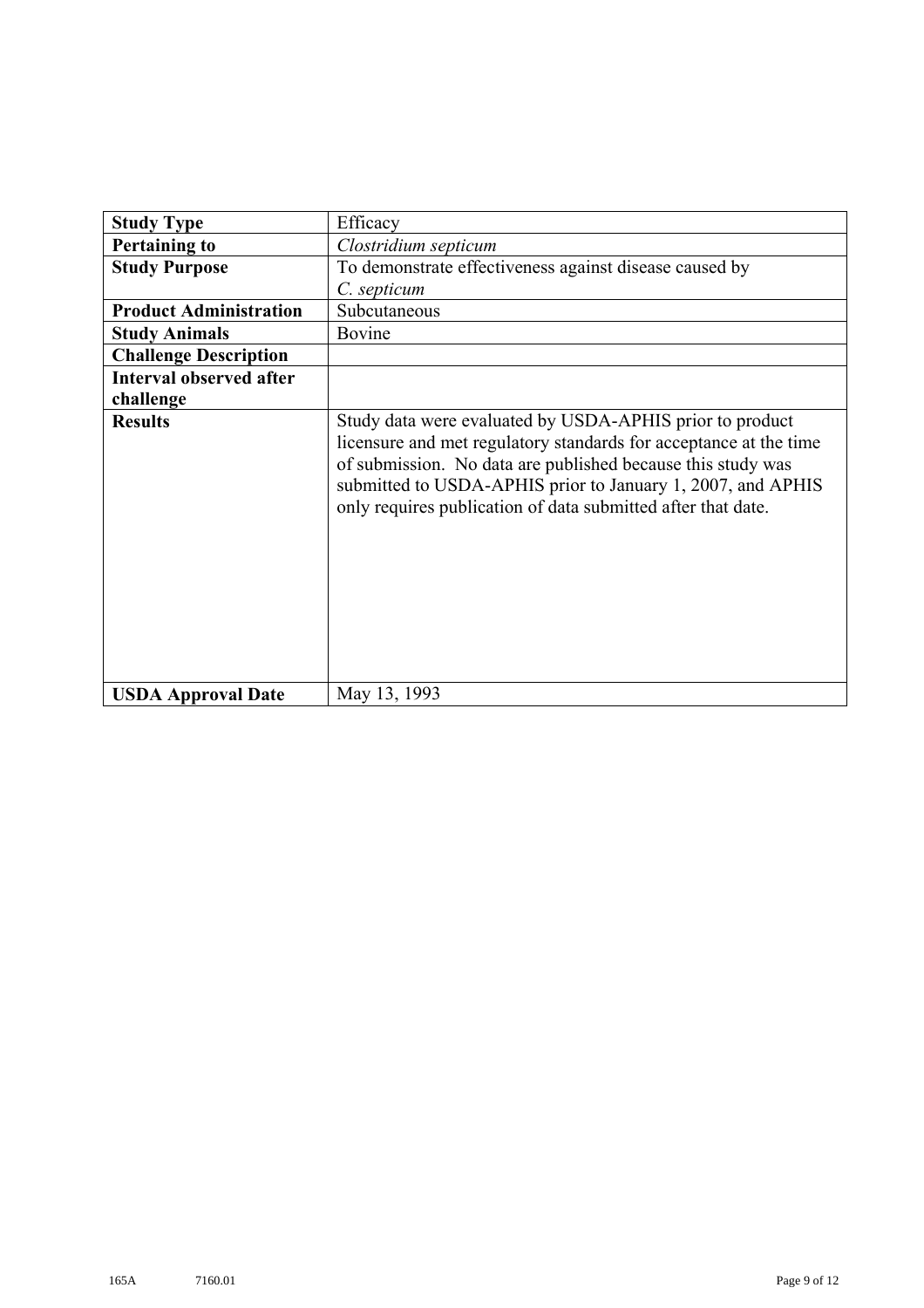| <b>Study Type</b>              | Efficacy                                                                                                                                                                                                                                                                                                                    |
|--------------------------------|-----------------------------------------------------------------------------------------------------------------------------------------------------------------------------------------------------------------------------------------------------------------------------------------------------------------------------|
| <b>Pertaining to</b>           | Clostridium sordellii                                                                                                                                                                                                                                                                                                       |
| <b>Study Purpose</b>           | To demonstrate effectiveness against disease caused by C. sordellii                                                                                                                                                                                                                                                         |
| <b>Product Administration</b>  | Subcutaneous                                                                                                                                                                                                                                                                                                                |
| <b>Study Animals</b>           | Bovine                                                                                                                                                                                                                                                                                                                      |
| <b>Challenge Description</b>   |                                                                                                                                                                                                                                                                                                                             |
| <b>Interval observed after</b> |                                                                                                                                                                                                                                                                                                                             |
| challenge                      |                                                                                                                                                                                                                                                                                                                             |
| <b>Results</b>                 | Study data were evaluated by USDA-APHIS prior to product<br>licensure and met regulatory standards for acceptance at the time<br>of submission. No data are published because this study was<br>submitted to USDA-APHIS prior to January 1, 2007, and APHIS<br>only requires publication of data submitted after that date. |
| <b>USDA Approval Date</b>      | August 14, 1998                                                                                                                                                                                                                                                                                                             |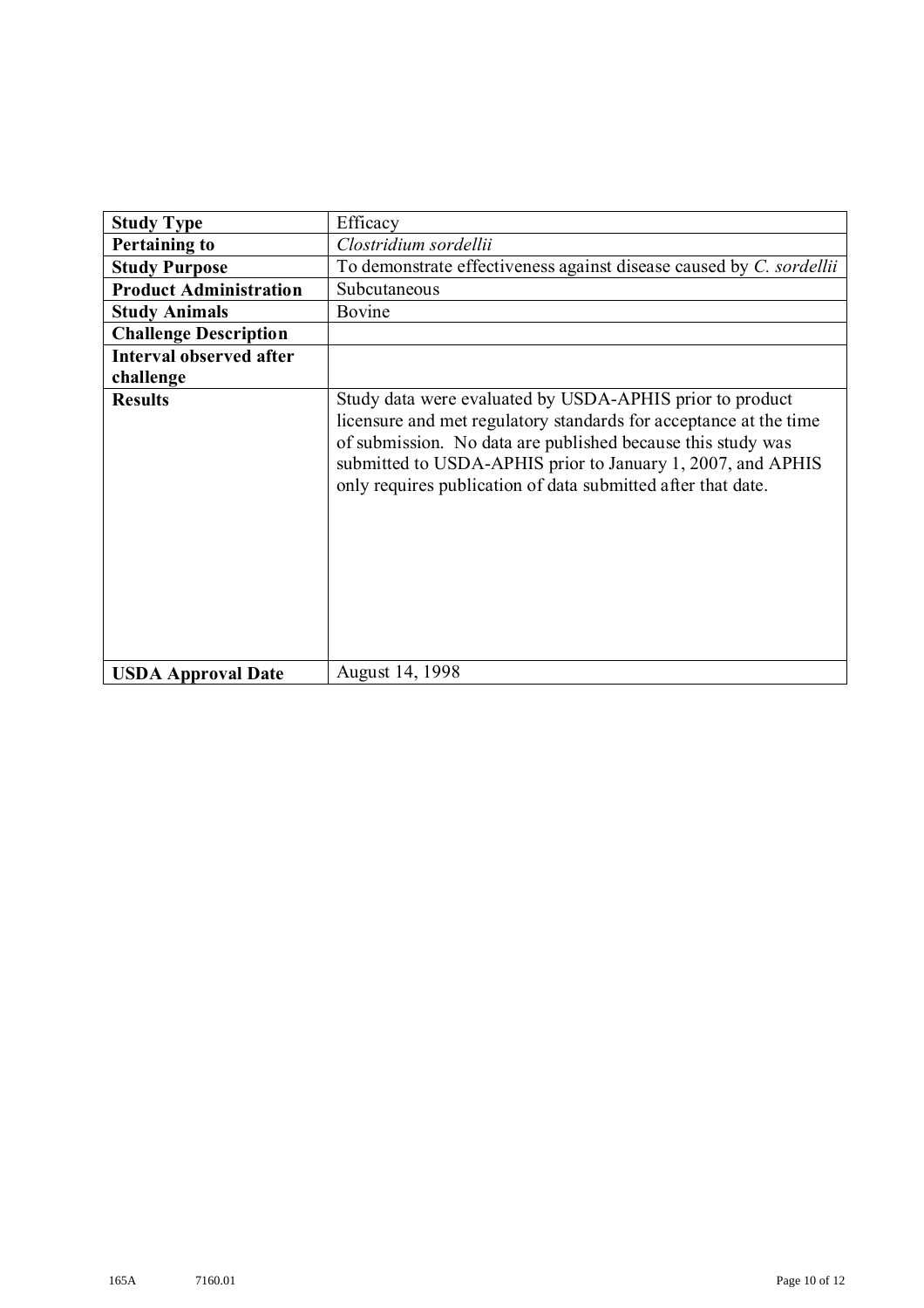| <b>Study Type</b>              | Safety                                                                                                                                                                                                                                                                                                                      |
|--------------------------------|-----------------------------------------------------------------------------------------------------------------------------------------------------------------------------------------------------------------------------------------------------------------------------------------------------------------------------|
| <b>Pertaining to</b>           | ALL                                                                                                                                                                                                                                                                                                                         |
| <b>Study Purpose</b>           | To demonstrate safety under field conditions.                                                                                                                                                                                                                                                                               |
| <b>Product Administration</b>  | Subcutaneous                                                                                                                                                                                                                                                                                                                |
| <b>Study Animals</b>           | Bovine                                                                                                                                                                                                                                                                                                                      |
| <b>Challenge Description</b>   |                                                                                                                                                                                                                                                                                                                             |
| <b>Interval observed after</b> |                                                                                                                                                                                                                                                                                                                             |
| challenge                      |                                                                                                                                                                                                                                                                                                                             |
| <b>Results</b>                 | Study data were evaluated by USDA-APHIS prior to product<br>licensure and met regulatory standards for acceptance at the time<br>of submission. No data are published because this study was<br>submitted to USDA-APHIS prior to January 1, 2007, and APHIS<br>only requires publication of data submitted after that date. |
| <b>USDA Approval Date</b>      | July 2, 1992                                                                                                                                                                                                                                                                                                                |